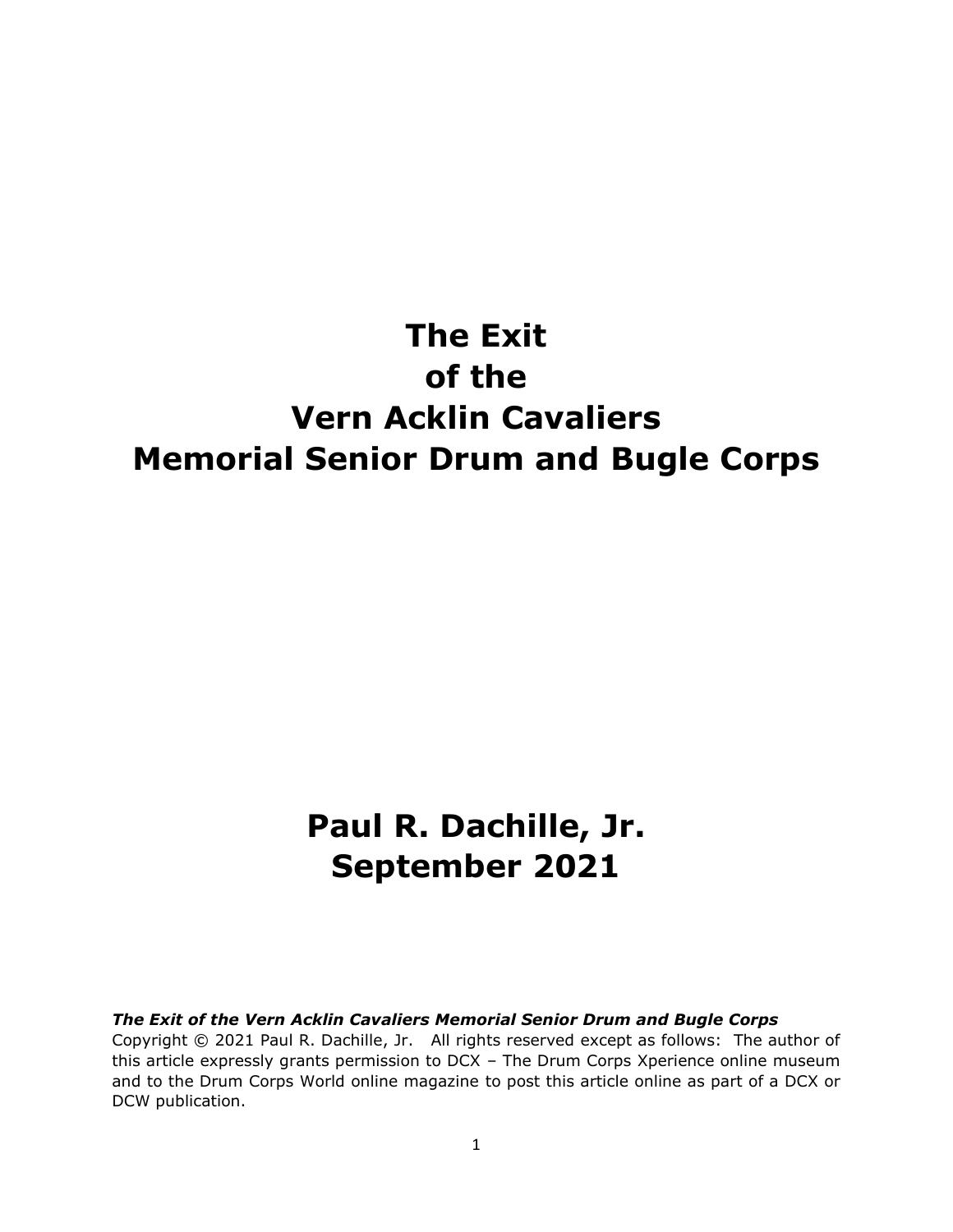## **The Exit of the Vern Acklin Cavaliers Memorial Senior Drum and Bugle Corps**

**Paul R. Dachille, Jr. September 2021**

| <b>Section</b> |                            | Page         |
|----------------|----------------------------|--------------|
| I.,            | The 1971 Verona Centennial | $\mathbf{2}$ |
| II.            | 1971-1977                  | 4            |
|                | III. A Final Adios         |              |
|                | IV. Then and Thereafter    | 9            |
|                | V. Moments to Remember     | 10           |

**I. The 1971 Verona Centennial.** It was a half-century ago. Or maybe it was just yesterday. Some in Verona, Pennsylvania may yet recall that great moment for the town and its beloved drum and bugle corps, a moment that took place during Verona's wonderful centennial parade in August of 1971. By the spring of that year, after decades of competition that had begun in 1928, the Vern Acklin Cavaliers Memorial Senior Drum and Bugle Corps—known colloquially as Vern Acklin and as the Cavaliers—looked as though it had reached its end. Numerous Cavaliers—some of whom had been teenagers or little more when marching in prior years—were starting families, beginning careers, entering the military, pursuing higher education, and undertaking all the familiar responsibilities characteristic of early adulthood. In fact, those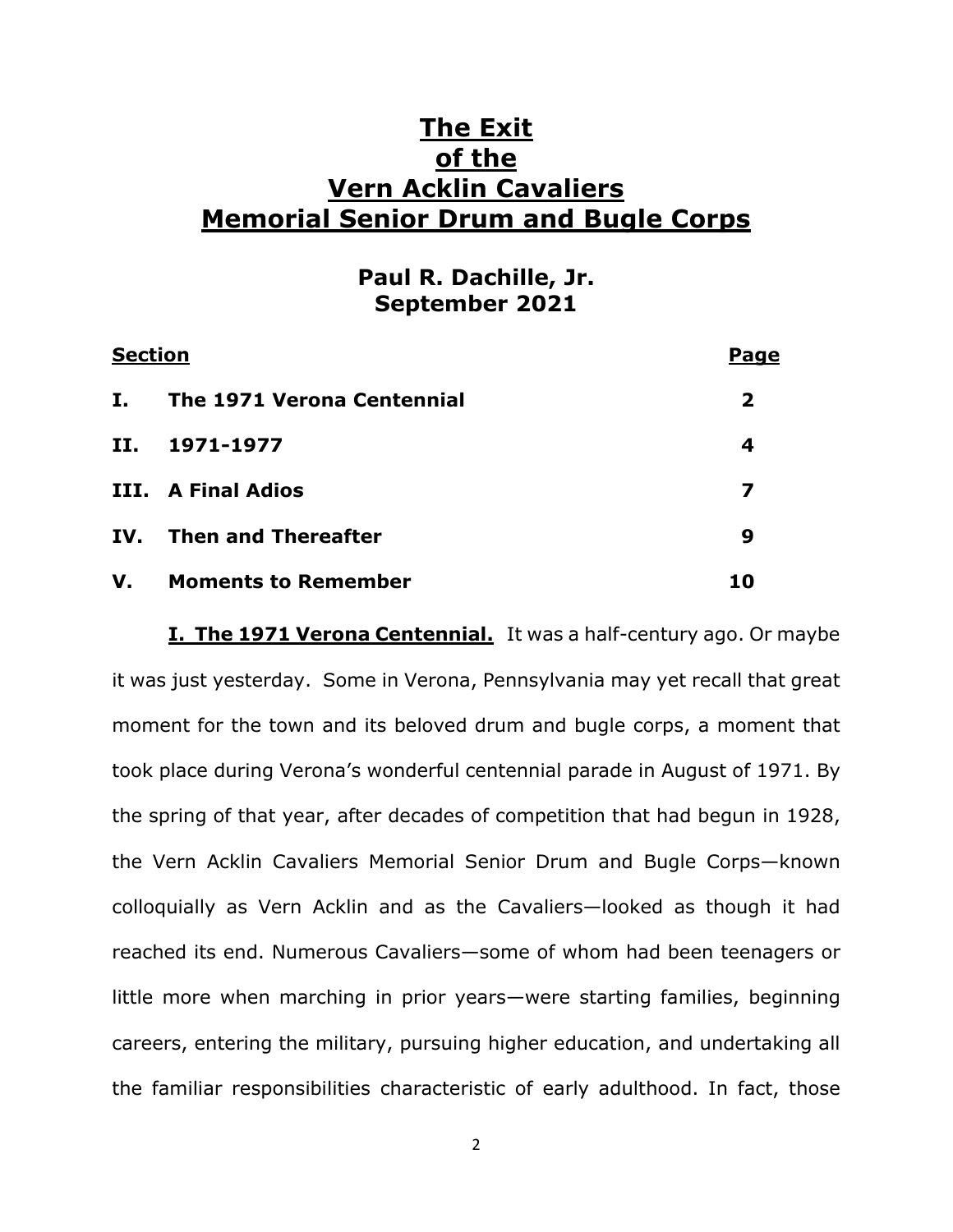emerging responsibilities had begun to tax the ranks of the Corps as early as 1969; and both '69 and '70 saw the Cavaliers engage in precious few appearances. Then, by '71, it seemed as if most of Vern Acklin's members were simply too busy to continue with the rigors attendant to competitive drum corps. The Cavaliers announced that they would disband.

Notwithstanding the Corps's announcement and relative inactivity from 1969 through the start of 1971, the question posed by many in Verona including Georgie Reed, writer for the *Advance-Leader* and ardent Cavalier supporter—was whether Vern Acklin might perform one more time specifically, at the town's climactic centennial parade. The official answer from the Corps remained "no", but a plan was in the works.

Early on the day of the parade—unbeknownst to most townspeople—the Cavaliers congregated outside of what was then the Dachille home on Second Street in Verona. They had not played regularly together since 1969, but the buglers managed to revive their "lips" in a quick practice session by warming up with a few well-remembered songs—among them Vern Acklin's longtime theme of *Cherry Pink and Apple Blossom White* and the love theme from the movie *El Cid*. Still in street clothes—no uniforms for that day—the Cavaliers then marched off along Second Street and down Center Avenue, falling in unannounced behind the last of the parade units, appearing dramatically on Allegheny River Boulevard to play for a stunned and jubilant crowd.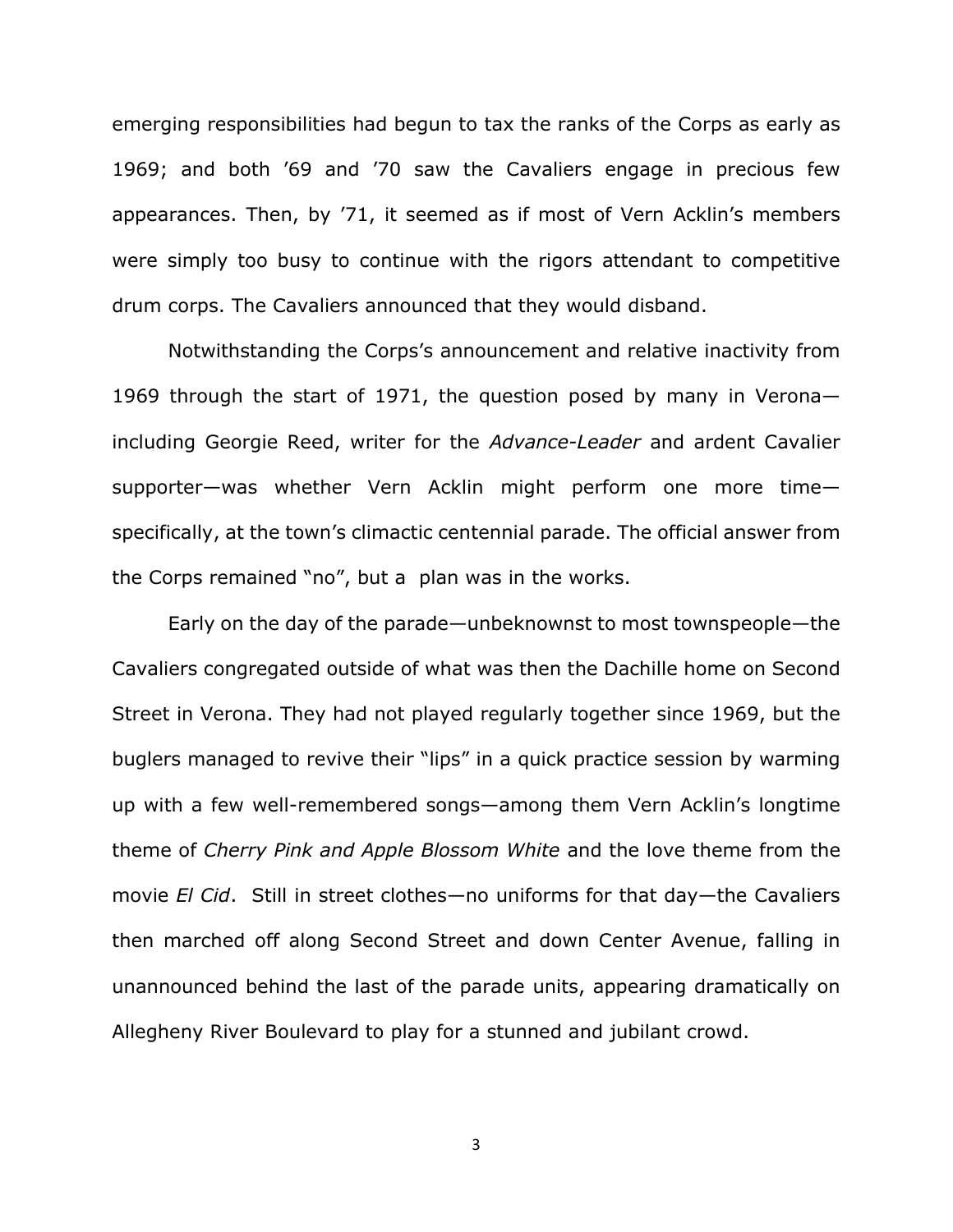Those of us on the street that day saw Veronians with tears in their eyes. Everyone thought the Corps was gone; but here it was again. Somehow, the surprise and informality of the event seemed to highlight how much the Corps loved its town and how much the town loved its Corps: Though largely dormant for two years, Vern Acklin had reactivated in honor of Verona's special day, unwilling and unable to miss the town's 100<sup>th</sup> celebration. The ever-popular drum major Timmy Blose, now deceased, led the Corps along the parade route on that splendid day.

**II. 1971-1977**. The music and thrill of the centennial day were too much to resist: The stirring reunion inspired Vern Acklin members to restart the Corps. In the autumn of '71, the Cavaliers marched in the Greensburg Pike centennial celebration, the downtown Pittsburgh WIIC parade, and the Halloween parade on Pittsburgh's North Side. The Corps then went on to appear in scores of competitions and exhibitions throughout Pennsylvania, Maryland, New York, and West Virginia in the early and mid-1970s. In streetparade competition, Vern Acklin won the Pennsylvania State American Legion Championship in both '73 and '75, secured undefeated parade seasons in those years, and captured the Pennsylvania VFW Championship in 1976.

One of the lighthearted Corps traditions resurrected in the 1970s was the so-called shirt-tail performance. After nighttime parades, the Cavaliers would trade their satin blouses for shirtsleeves, march back to whatever carnival or street fair was being held by the host town, and then play their full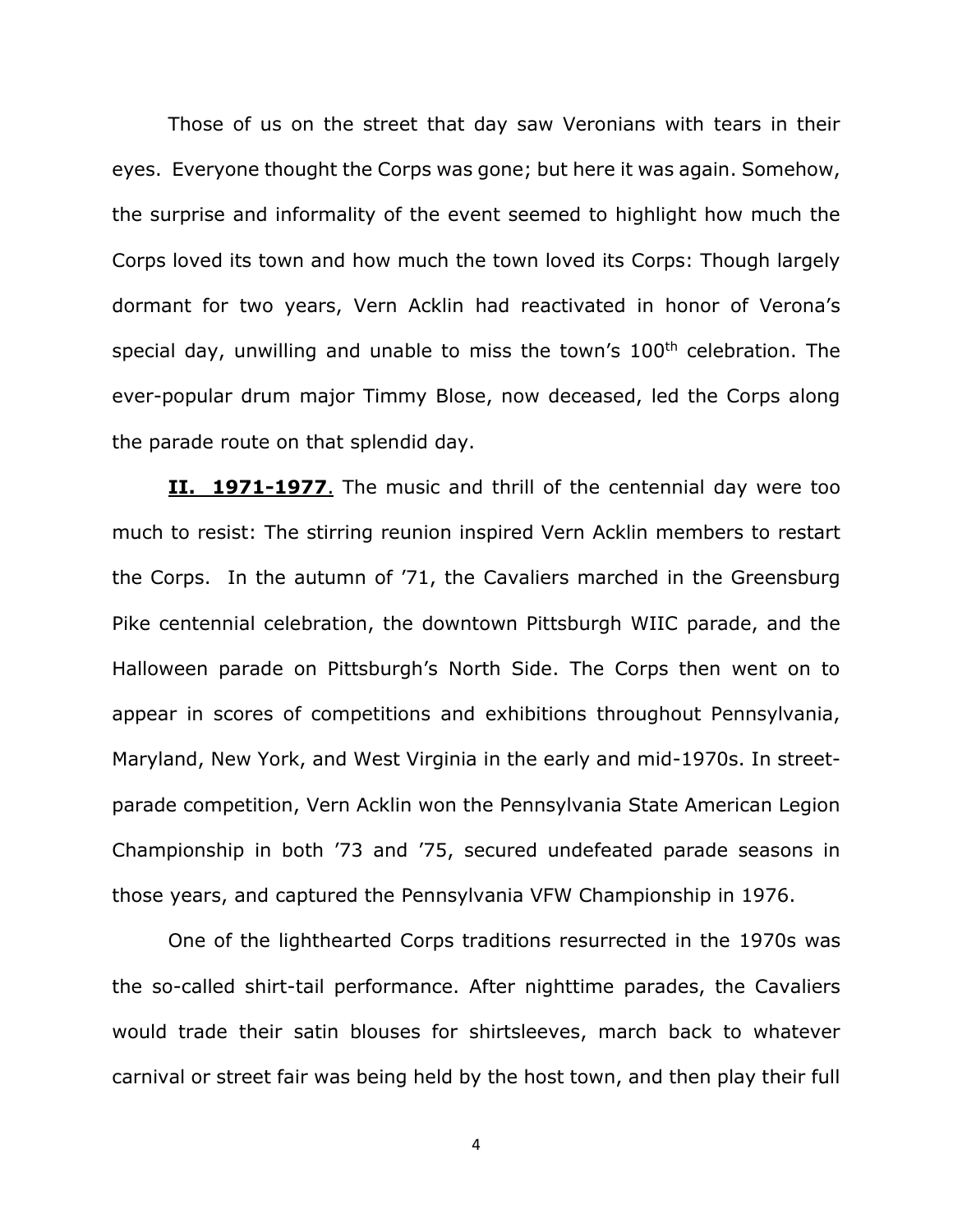repertoire surrounded by cheering townsfolk on the fairgrounds. Pennsylvania spots like Saxonburg, Homer City, and Springdale were common shirt-tail sites. And while shirt-tailing, the Corps was even known to march right into local taverns or veterans' halls and deliver impromptu performances. The '70s were a more gregarious, welcoming time than the one in which we now find ourselves.

During the twin-borough, Verona-Oakmont Memorial Day parades in the '70s, as well as earlier decades, the Cavaliers occupied the coveted last spot among participating groups—the finale position. Outside E.N. Miller Furniture Company on East Railroad Avenue in Verona, the Corps would take formation early on what was often a brisk morning. Parading through the town, the Cavaliers would reach Verona's War Monument (The Cannon), and after moving seamlessly into the small, curved street facing the Doughboy Statue, Vern Acklin would play music honoring local veterans. With the Corps then stepping on to the Oakmont-Verona Cemetery, a Cavalier soloist—often Dave Braden, Dave Weimer, or Paul Dachille, Sr.—would play *Taps* while another bugled the haunting *Echo* from a remote location in the graveyard.

The 1970s also witnessed the Corps renew its participation in the Red Carpet Association, a circuit of competing D&B corps drawn from the United States and Canada. The Cavaliers had, in fact, been one of the founding members of the RCA in 1968.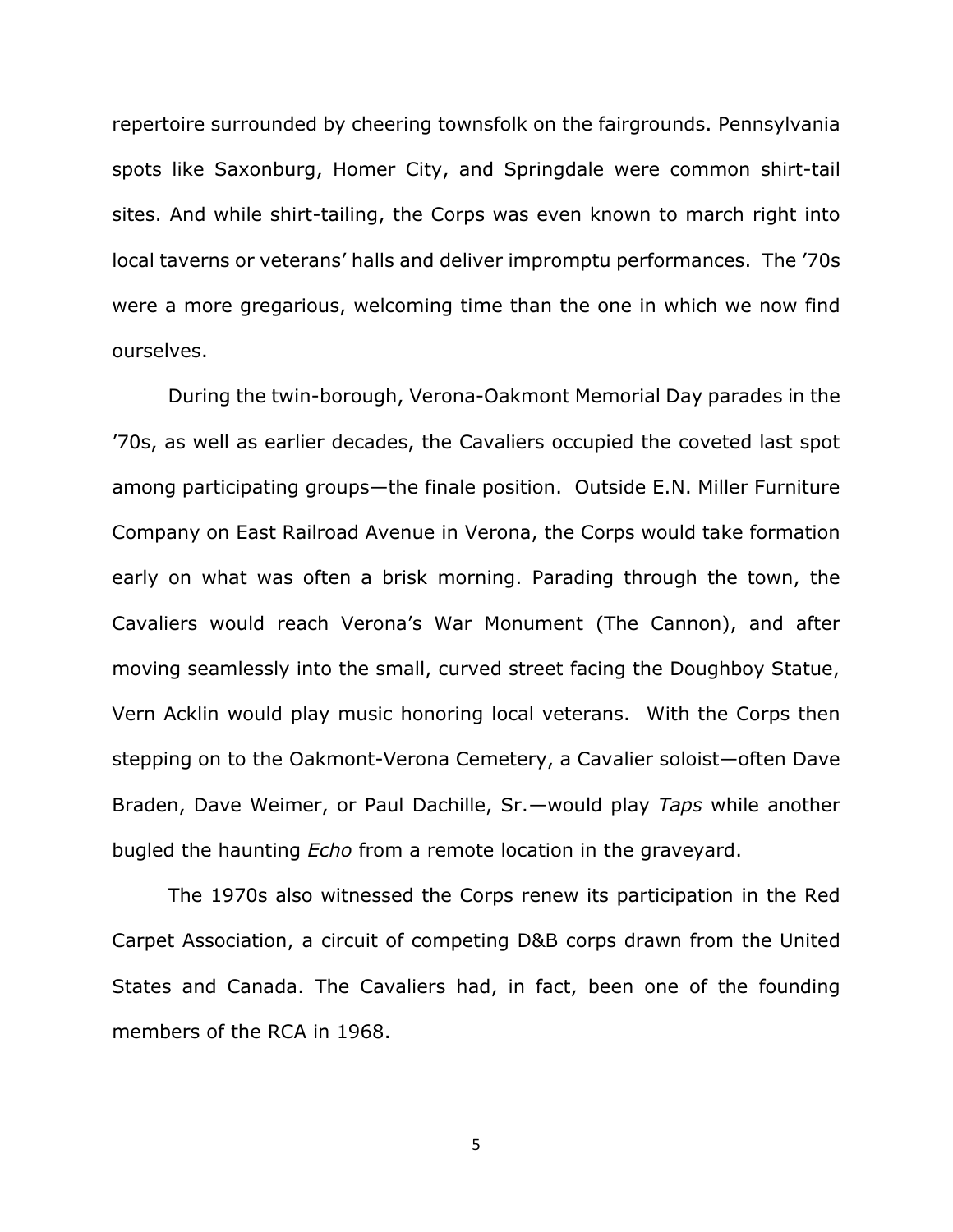As it had done for years, the Corps featured its Spanish theme—playing Latin-rhythmed songs like *Taboo* (with expert drum and cymbal work by the late Fred and Clyde Conklin), *Valencia, Zabumba, Entrance to the Bull Ring*, and *Besame Mucho*. The myriad Latin pieces in Vern Acklin's musical chart during earlier seasons had included *The Girl from Ipanema*, *Whatever Lola Wants*, *Granada,* and *Calypso Girl* to name a few. The Cavaliers' lineup for the '70s also offered popular tunes heard on AM radio in those day such as *Joy to the World* (by Three Dog Night), *Everybody's Talkin' at Me, Yesterday*, *Killing Me Softly*, *Playground in My Mind (My Name is Michael)*, *Pretty Woman, Smoke on the Water, TSOP (The Sound of Philadelphia)*, and *When Will I See You Again?* Additionally, the playlist contained the standards *Georgia on My Mind* and *Sweet Georgia Brown*. Always part of Vern Acklin's musical program were patriotic numbers, among them *America, Battle Hymn of the Republic, My Buddy,* and *Shenandoah.* Paul Dachille, Sr. arranged the majority of the Corps's repertoire throughout the '70s, just as he had done in the 1960s.

Cavalier practices in the 1970s were held in the two Verona public school buildings—the one now known as Verner on First Street and the older building that once sat across South Avenue. Vern Acklin practiced its marching drill at Cribbs Field on summer weeknights when townspeople came out to listen and watch. The Edgewater Steel parking lot in Oakmont and the Oakmont American Legion Post 600 were alternate practice sites for Sundays. Both the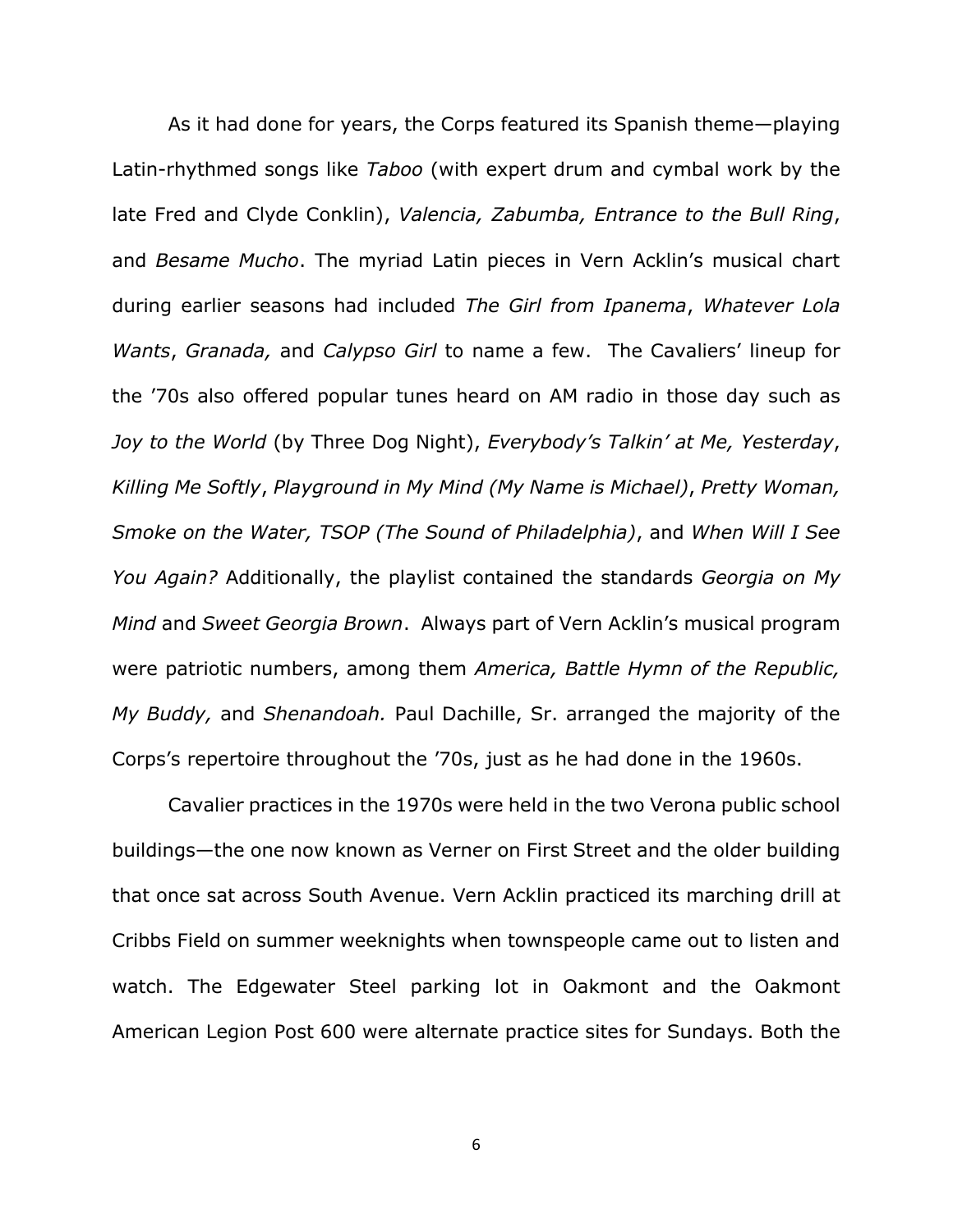Legion Post and the Verona VFW Post 441 were longtime sponsors of Vern Acklin.

For social events, the Cavaliers' favorite haunts were the Legion, VFW, Verona Moose Lodge and, above all, the Verona Café—wryly nicknamed "The Office" by Corps members. The Café, which sat at 811 Allegheny River Boulevard, frequently hosted Vern Acklin's post-practice or post-parade "business" meetings—and often quite beyond midnight. (The Verona Café may well have served the greatest hot sausage sandwiches in human history!)

**III. A Final Adios.** Like prior decades, the 1970s were exciting and cherished times for the Vern Acklin Cavaliers. The Corps bought new silk flags, high-quality bugles, and fresh uniforms. The Cavaliers donned colors of orange, black, and silver in the early '70s and switched to blue and black for '75-'77. (Prior colors had been maroon and white from the 1940s through the early 1960s, while green and blue/silver came in the mid-'60s.) There was an annual deluge of parade and other invitations, and the Corps traveled extensively. When not busy marching, the Cavaliers held parties and picnics.

To be sure, Vern Acklin experienced both good and bad in those years. The story of the Cavaliers is by no means a rose-colored tale of folks trekking the easy route. Rather, Vern Acklin members understood the merit—yes, the *value*—of struggle, tough times, and losses that happen along with victories a value sometimes underappreciated in contemporary society. The Cavaliers built lifelong bonds and profound camaraderie through hard work, long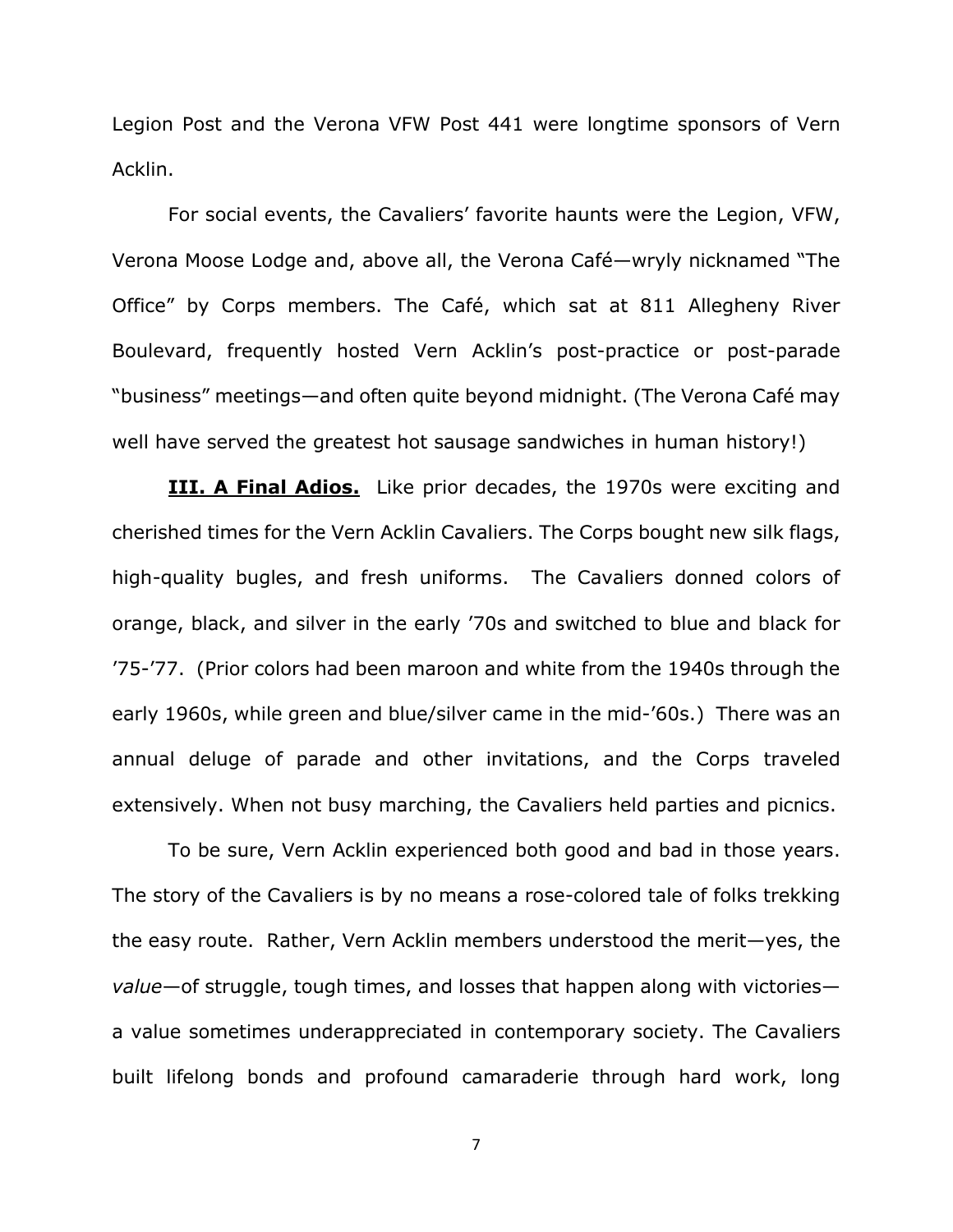rehearsals, road trips, and shoulder-to-shoulder performances; they sculpted memories made of triumphs and failures, of celebrations and heartaches. And at all times—all times and all places—the Cavaliers represented Verona proudly.

But by 1977, problems that had troubled the Corps in the late 1960s were reappearing, and with greater force. The roster once more dwindled as older members departed, having become even more occupied with their increased personal obligations. Life only becomes more complicated as we age.

And there were other issues: Emergent in the drum corps world at large were substantial changes—changes familiar to all drum corps folks whose experience bridges back to the "old" days. By the late '70s, the D&B activity was witnessing the ascendance of better-funded, more formally managed outfits. The activity was trending away from smaller, community-based units like the Cavaliers. Additionally, of course, the D&B performance styles were evolving into what many still call "new" drum corps—drum corps with field drills and musical arrangements quite different from the more traditional, military-type shows of what is now a long-ago era.

By contrast to the burgeoning nouveau drum corps model in the 1970s, Vern Acklin was an old-style unit—a hometown asset drawing its membership from nearby locales. Vern Acklin was a drum corps of firemen's carnivals, warm-weather festivals, neighborhood taverns, summer parades, and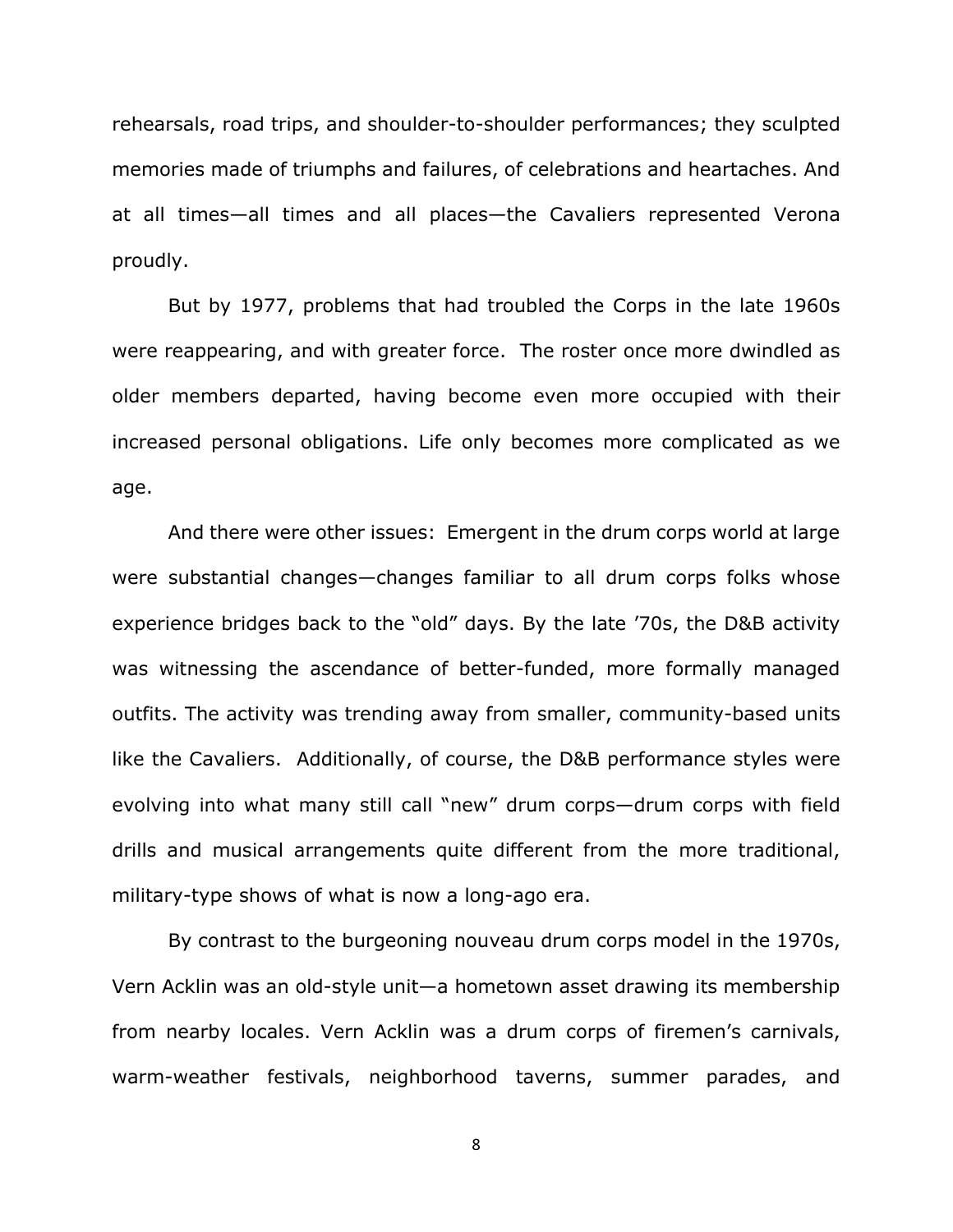centennial surprises. Its ways were those of simpler days—innocent days in small towns like Verona and elsewhere. Vern Acklin was old-fashioned fun.

Many individual Cavaliers would long remain zealous and active fans of the D&B art form. But Vern Acklin as a collective group was out of style—out of step with the young, out of tune with the new. It happens. In fact, it happens to everyone and everything eventually.

 In the end, the Vern Acklin Cavaliers had become anachronistic. They knew it and did not care. They had no interest in changing; they understood their time had come and gone. The final appearance of the Corps was most likely a parade in Renton, Pennsylvania in August 1977. And then Vern Acklin disbanded for the last time.

**IV. Then and Thereafter.** Over the years since 1977, some Corps alumni have been in mutual contact, though never as frequently as they hoped. In 2003, attendees at the Cavaliers' 75<sup>th</sup> reunion included Dale and Ken Acklin—Corps alumni and brothers of Vern, the instructor in the '30s and '40s whose name the group adopted following his untimely death as a young man in 1946. Several members such as the stalwart Corps Commander Henry Houck, the always-dedicated Chuck Acklin (mellophone/soprano player and Vern's nephew), and the standout mellophone/soprano soloist Dave Braden continue to this day to call and send heartwarming cards and messages to Jean Dachille, first lady of the Corps and wife of Paul Dachille, Sr., the Cavaliers' longest-serving director.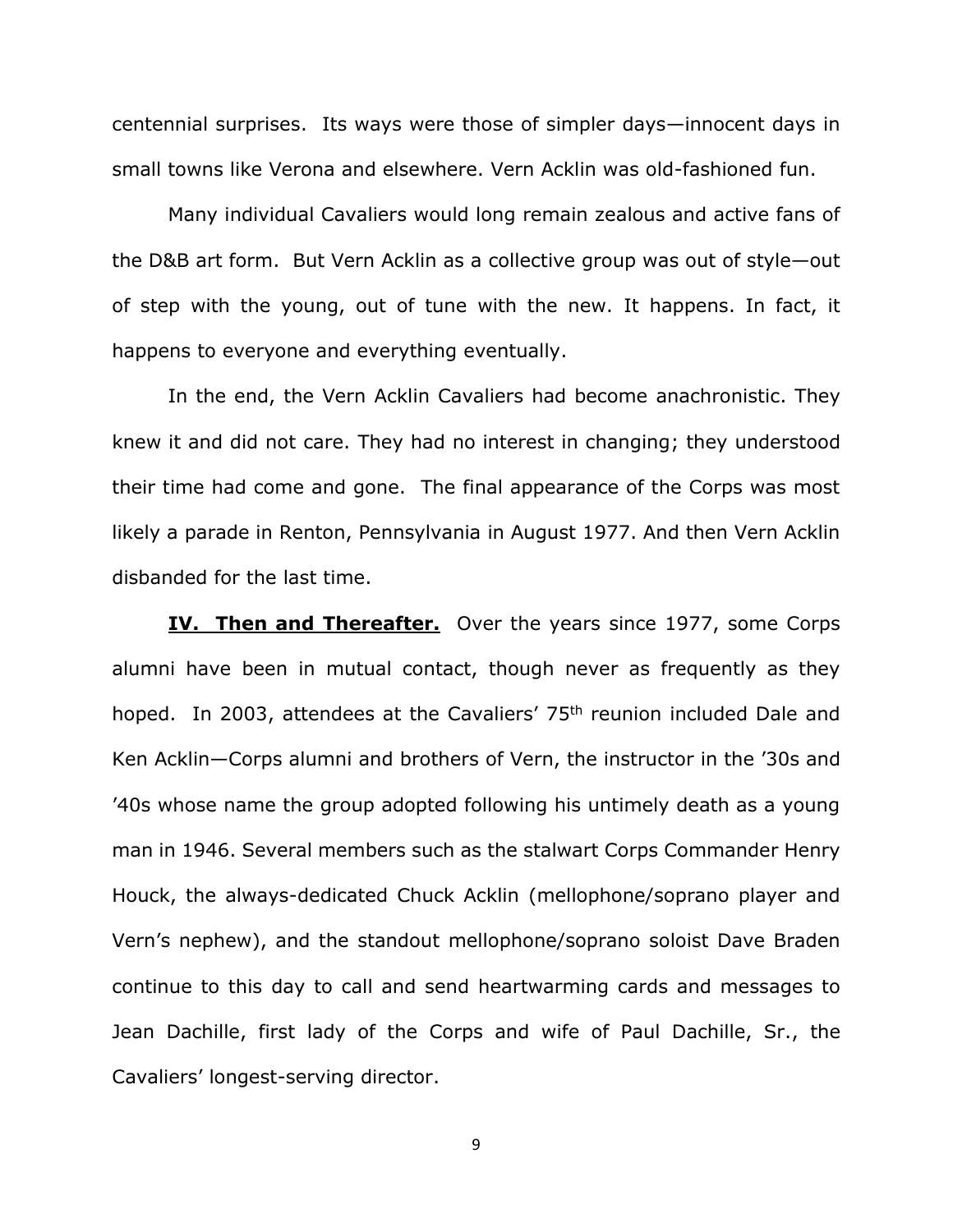In 2013, Paul Dachille, Sr. died. Paul joined the Corps in the 1950s as a tenor drummer, later became soprano bugle soloist, often marched as drum major, frequently arranged Vern Acklin's musical numbers and field drills, facilitated the purchase of new equipment, and was the Corps director for a period spanning three decades. From the 1950s through '77, there developed an almost symbiotic relationship between the Cavaliers and Paul. Although the Corps unquestionably knew after the 1977 breakup that Vern Acklin would never again march, Paul's death was somehow the final sobering and inevitable confirmation that the Cavaliers were gone forever.

In 2021, Paul Dachille, Jr. (mellophone player and author of this article) renewed an age-old Cavalier ritual of honoring the eponymous Vern Acklin himself by placing a Memorial Day wreath at Vern's grave in the Oakmont-Verona Cemetery. The Corps had followed that sacred custom for many years after Vern's death. The 2021 wreath included maroon and white flowers in recognition of the Cavaliers' oldest traditional colors. Also placed at the grave was one of the last maroon Aussie-style hats worn by the Corps at times from the 1940s through the 1960s, a soprano bugle played by Corps members in the 1960s and '70s, and an urn containing the ashes of Paul Dachille, Sr. It had been forty-four years since the Corps placed a wreath at Vern's gravesite.

**V. Moments to Remember.** Fifty years ago, the Vern Acklin Cavaliers reunited for their exhilarating, unannounced appearance at Verona's centennial parade. Fifty years from now, there will be no Cavaliers remaining.